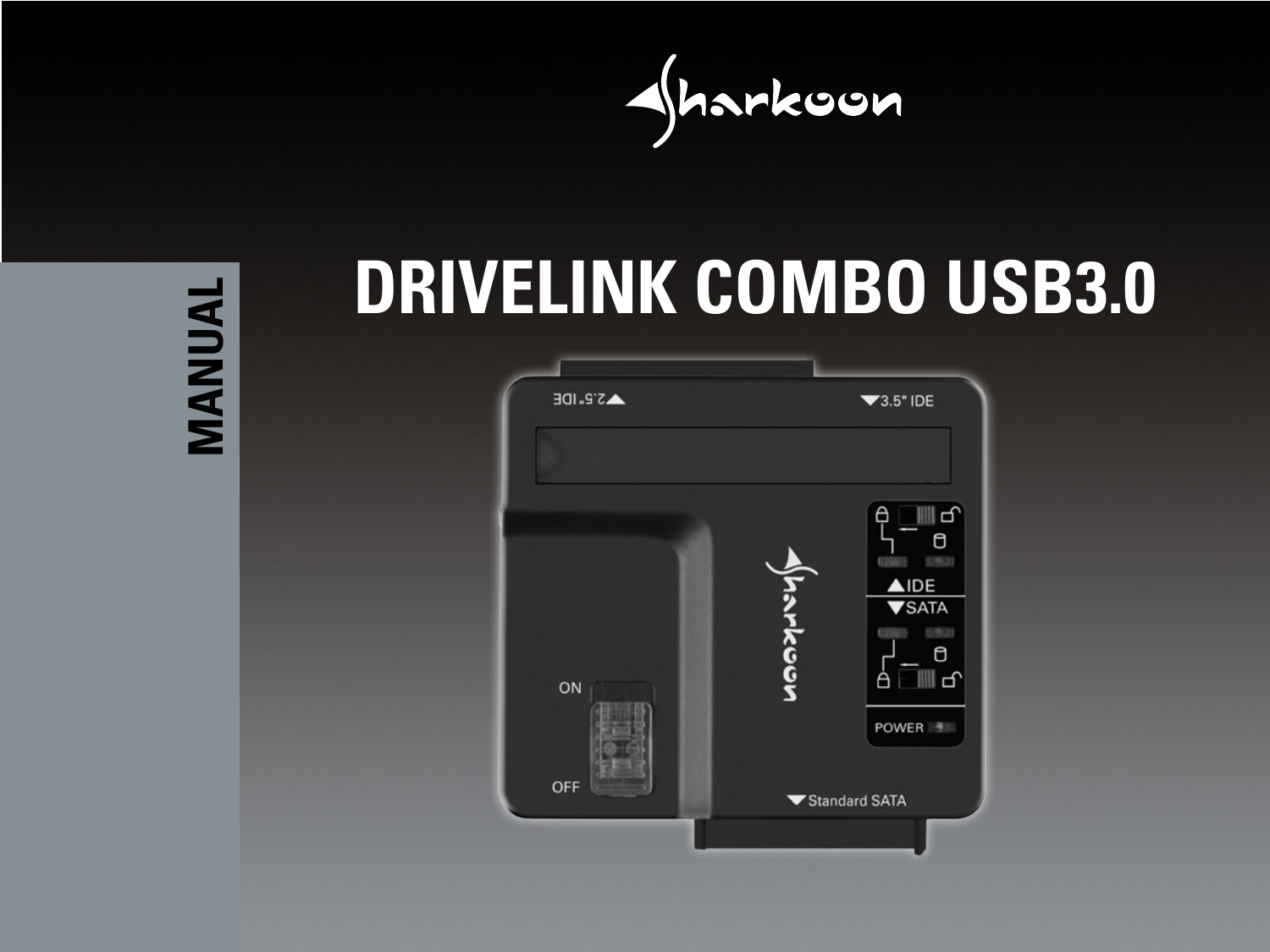## **Table of contents**

- 1. Features
- 2. Parts and accessories
- 3. The device at a glance
- 4. Installing the hardware

#### Dear customer!

Congratulations on purchasing this premium quality SHARKO-ON product.

For a long product life-time, and to take full advantage of this product, we recommend that you read this manual completely. Have a good time with our product!

#### **SHARKOON Technologies**

## **1.Features**

- • Enables the external usage of 2.5", 3.5" and 5.25" SATA and IDE drives via USB3.0
- • Suitable for HDDs, SSDs and ODDs
- • USB3.0 interface (compatible with USB2.0 and USB1.x)
- • Data transfer rate: max. 5 Gbit/s
- Optional write protection
- • Status/transfer LED
- Multi-purpose (PC, Laptop etc.)
- • No additional drivers needed for Windows XP/ Vista/7/8 (32- and 64-bit)

## **2. Parts and accessories**



- A DriveLink Combo USB3.0
- $B USB3.0$  cable (type  $A >$  type B)
- $C -$  IDE data cable
- $D 4$ -pin power cable for IDE devices (3.5" and 5.25")
- $E Power$  adapter (12V/4A)

## *Note:*

*If you are missing any of the items listed above, please contact our customer service immediately: support@sharkoon.com (Germany and Europe) support@sharkoon.com.tw (international).*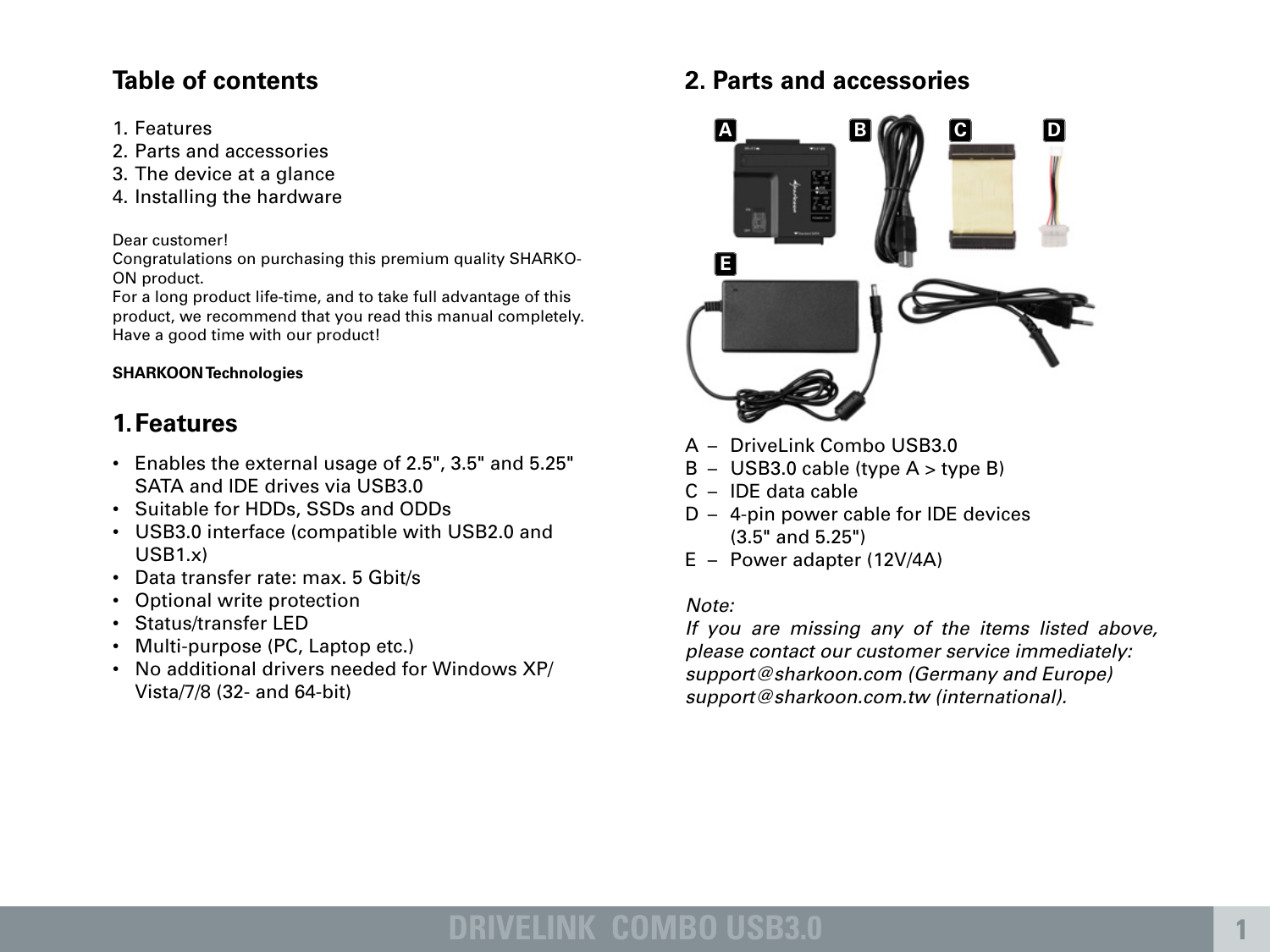## **3.The device at a glance**







- A Connector for 2.5" IDE HDDs
- $B -$  Connector for 3.5" and 5.25" IDE devices
	- a Data connector for 3.5" IDE HDDs
	- $b 4$ -pin power connector for 3.5" IDE HDDs
- C Write protection for IDE HDDs
	- c Write protection active LED
	- d Write protection inactive LED
- D Write protection for SATA HDDs
	- e Write protection active LED
	- f Write protection inactive LED
- $E Power LED$
- F Connector for SATA devices (2.5", 3.5" and 5.25")
- G On/off switch



A – Connector for SATA devices (2.5", 3.5" and 5.25")



A – USB3.0 connector B – ISO power connector

*\*Note on the write protection:*

*The write protection can only be enabled/disabled when the DriveLink Combo USB3.0 is switched off!*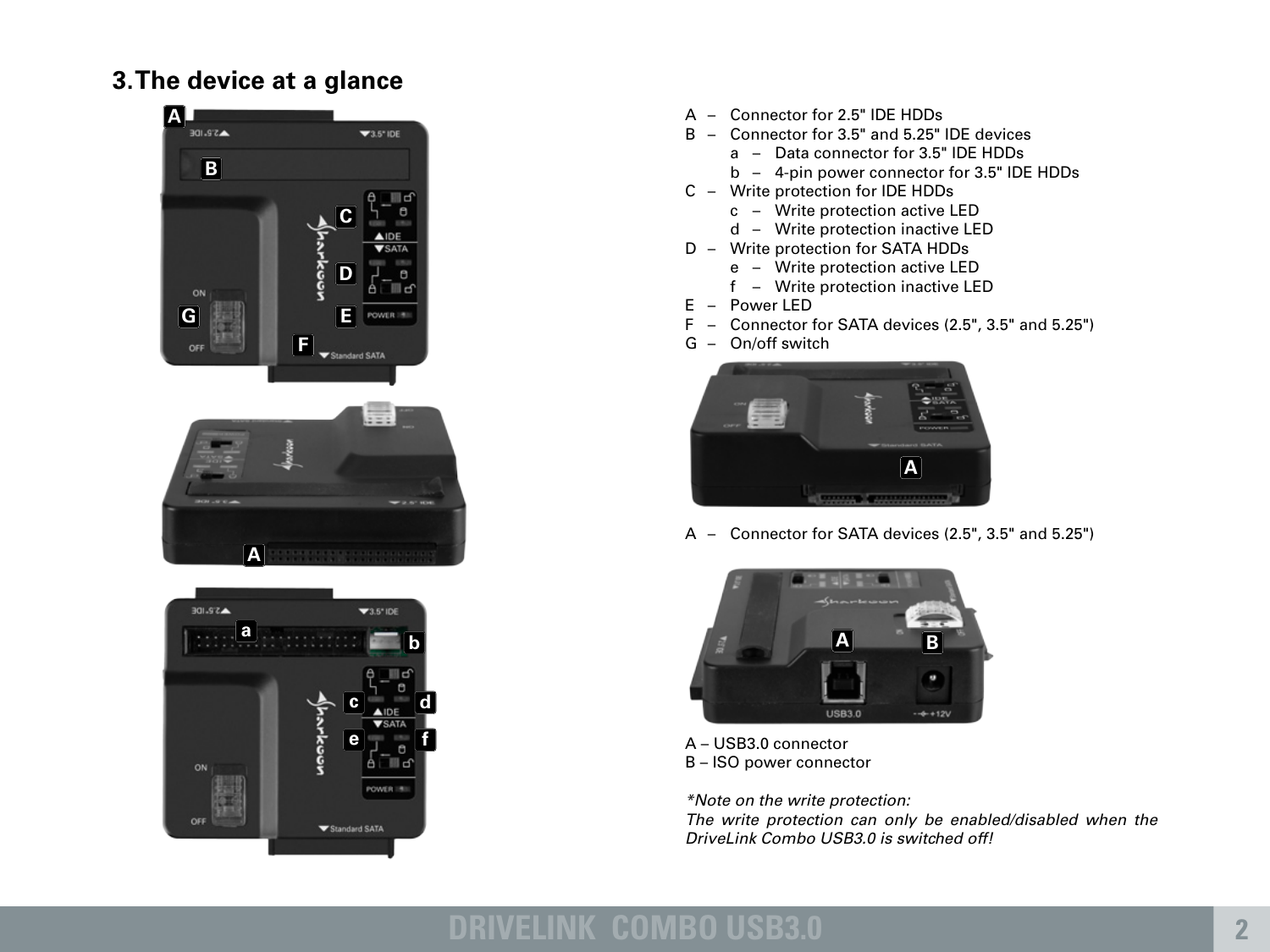## **4. Installing the hardware**

*Note:*

*Before you plug the DriveLink Combo USB3.0 into your PC/ Laptop, connect the peripheral devices to the DriveLink Combo USB3.0.* 

*Before using the hard disk drive for the first time, it must be properly partitioned and formatted. To format the HDD, right-click on COMPUTER and then select MANAGE.*

*If using Windows 7: select START, right-click COMPUTER and then select MANAGE.*

*After that, select DISK MANAGEMENT. Here all formatable HDDs and drives will be clearly displayed. Right-click the USB HDD and select PARTITION. The HDD will probably need to be initialized; we suggest using the NTFS data system for Windows PCs. Format the HDD to complete the procedure.*

#### *Warning:*

*Make sure to select the correct USB hard disk drive for formatting, due to all data saved on the HDD being lost when partitioning and formatting!*

- 1. Connect the included power adapter to the DriveLink Combo USB3.0 and a power outlet.
- 2. Connect the included USB3.0 cable to the respective connector of the DriveLink Combo USB3.0 and a USB3.0 port on your PC.
- 3. Connect IDE and SATA devices to the DriveLink Combo USB3.0 as described below:
	- a) 2.5" IDE HDDs are directly plugged to the respective port of the DriveLink Combo USB3.0, which also powers them without any additional cabling.
	- b) 2.5" SATA HDDs are directly plugged to the respective port of the DriveLink Combo USB3.0, which also powers them without any additional cabling.
- c) 3.5" and 5.25" IDE devices connect to the respective port of the DriveLink Combo USB3.0 via the included IDE data cable. Power is provided via the included 4-pin power cable for IDE devices.
- d) 3.5" and 5.25" SATA devices: SATA devices are directly plugged to the respective port of the DriveLink Combo USB3.0, which also powers them without any additional cabling.
- 4. Switch on the Drivel ink Combo USB3.0. The device will be detected and installed automatically. Connected HDDs/ optical devices will be displayed in the file manager.

#### *Note:*

*There is no need to install additional drivers. Before you shut down your PC, remove the DriveLink Combo USB3.0 from your system's hardware configuration by double-clicking the symbol in the task bar. A menu will open up. Select the DriveLink Combo USB3.0 to securely remove it. Then switch off the DriveLink and shut down your PC.*